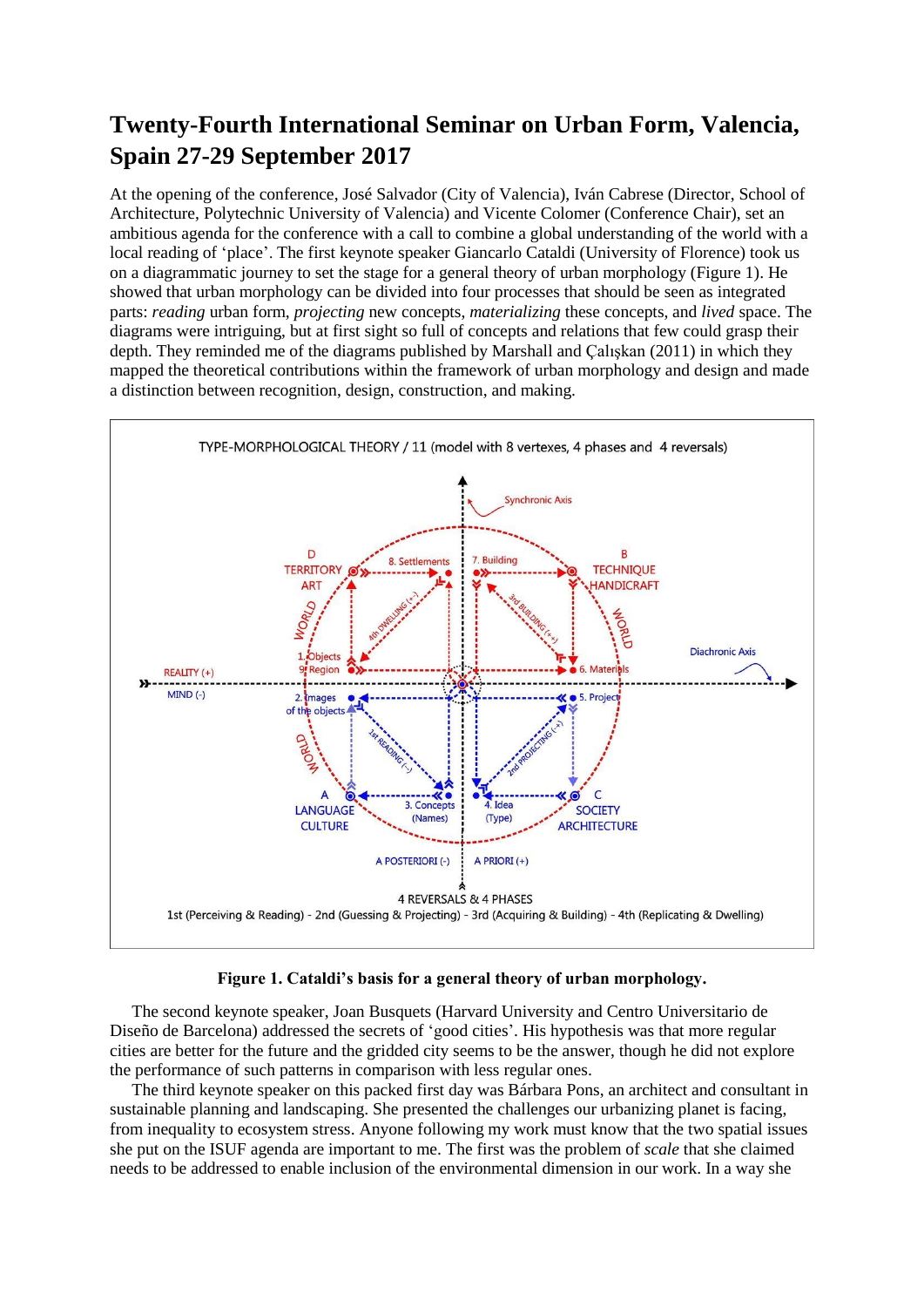referred back to the opening words of Vicente Colomer in which he pleaded for study of local and global dimensions simultaneously. To do so, one needs (in my words) to read cities as systems in which the local can only be understood by understanding the context or, as Muratori formulated it, as part of the city as organism (Panerai *et al*., 1999). Also the theory of space syntax (Hillier and Hanson, 1984) is grounded on this parts-and-whole discussion and could enrich discussions in urban morphology.

The second issue that Pons raised was the matter of *quantity*, where density plays a central role. She showed a worrying diagram (Figure 2) of decreasing densities in cities all over the world despite knowledge that higher densities are needed, for example to reduce  $CO<sub>2</sub>$  emissions, energy consumption and land fragmentation (Berghauser Pont and Haupt, 2010). Her presentation was calling out for us to think in terms of city performance and make our cities part of the solution instead of the problem. It complemented well the presentation of Busquets, but what was lacking was urban form!



## **Figure 2. Decreasing population densities in urban areas in 25 representative cities, 1800 - 2000. Source: Angel (2011, p. 23)** *Making room for a planet of cities* **(Lincoln Institute of Land Policy).**

The keynote presentation by José Luis Vallejo (founder of *ecosistema urbano*) put people at the centre of the stage and argued for interactive design in which architecture and users are in constant dialogue. His work is about participatory processes, but this does not necessarily inform us about the performance of the buildings. It is more about construction than recognition to use the words of Marshall and Çalışkan (2011).

The two last keynote speakers were Luis Alonso de Armino (Polytechnic University of Valencia) and Javier Monclus (University of Zaragoza). Armino's discussion of the exceptional quality of the extension plan of Valencia (1907) was reminiscent of Busquet's 'good city' (meaning regular city). Javier Monclus recommended that our practice should be informed by planning history and theory. Believing that one solution, such as the regular or gridded city, can provide universal solutions to the challenges we are facing is, in this light, somewhat naïve.

Summarizing this series of keynote presentations, the *challenges* to our cities were addressed loud and clear. However, little was said about what the *answers* could be in urban form (other than gridded cities). Another matter I cannot refrain from commenting on was the dominance of male keynote speakers (five compared with only two females). Evidently this is another challenge for the ISUF community to work on, but this should be a much easier one.

As far as the parallel sessions were concerned, it was hard to get an overview when 10 sessions were often taking place in parallel. Approximately 360 presentations were given in 60 sessions, leaving us all with the feeling that we had missed a lot. I listened to many interesting papers in which the quantification of urban form and the use of big data and statistics were central. I see this as a clear revival of what Moudon (1992) described as space-morphology, in which she included the seminal